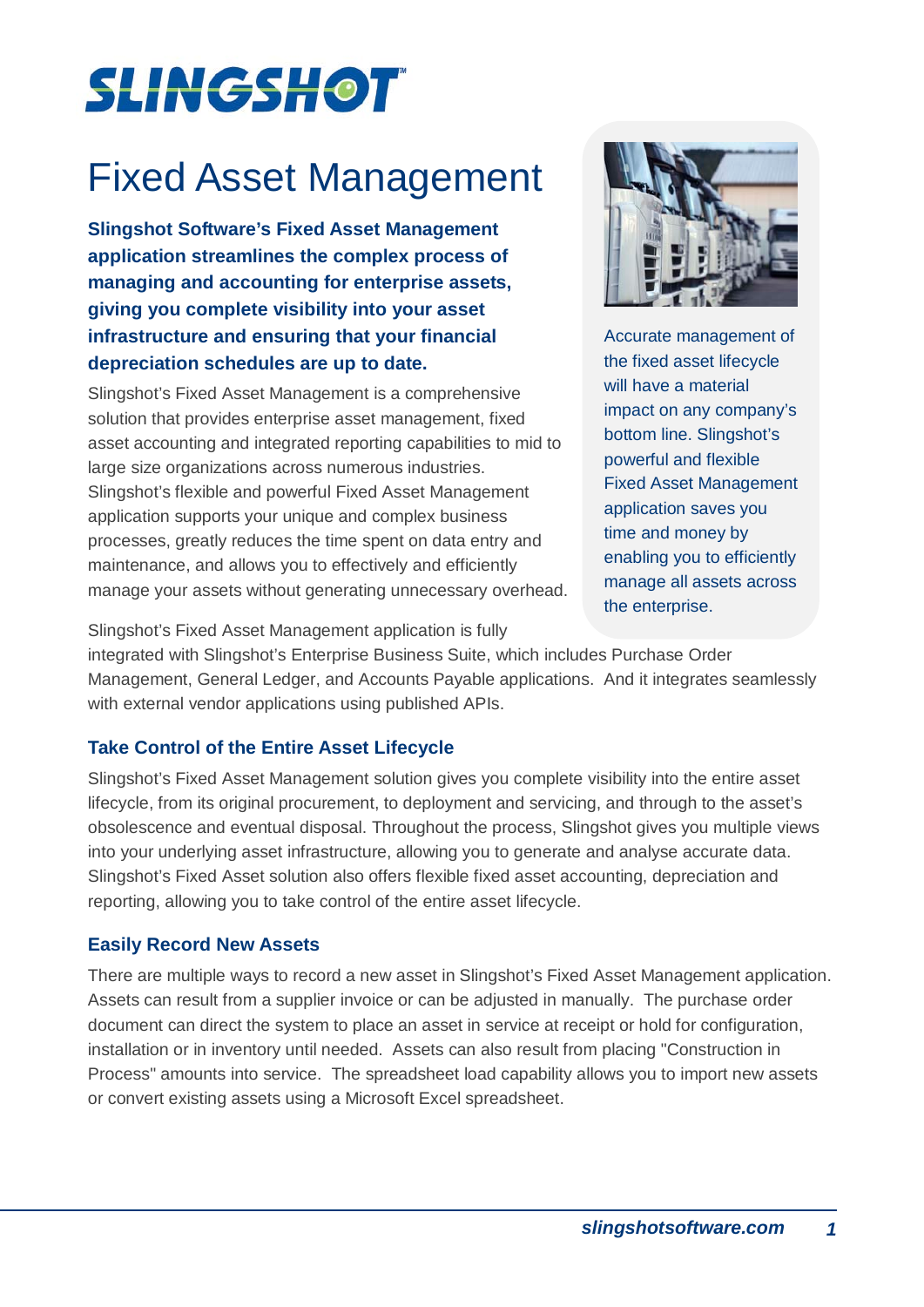# **Use Workflow to Streamline and Document Important Processes**

Fixed Asset Management takes advantage of Slingshot's flexible workflow infrastructure, by allowing you to set up workflows for configuring new assets, which can be assigned to appropriate technicians within your company and are also configurable by asset type. For example, computers may require standard software installation, firewall and other security settings. Workflows automate these tasks and provide a record that the work was completed and which individual(s) was responsible.

#### **Asset Identification and Tracking**

With Slingshot's physical asset identification capabilities, locating and deploying assets throughout the enterprise is simple and efficient. Certain descriptor fields can be required or each class of asset. For example, when a "Furniture" asset is placed in service you may require the type (e.g. chair, table, desk), and manufacturer. For "Computer" assets you could collect type (e.g. notebook, desktop, workstation), disk storage, processor, memory and operating system. User defined descriptors allow you to collect as much or as little information as needed. You can also attach an unlimited number of documents to an asset (invoices, drawings, contracts etc).

### **Flexible Asset Configuration**

Slingshot makes reconfiguration of assets flexible and efficient by allowing you to explode physical assets into components, group multiple physical assets into "asset containers". You can also split or merge financial assets. For example, you could split a part of a capitalized project into a new asset and retire or sell it.

Asset containers allow you to manage multiple physical assets as one financial asset. For example, you could have several serialized components for a computer (display, computer, external disk). They could be depreciated moved and assigned a custodian as one unit. The individual components could be tracked separately for warranty, servicing or other requirements. Asset containers can be nested providing tremendous flexibility and efficiency.

# **Efficient Assignment of Location, Custody and Ownership**

Changing the location, custodian or owner (entity) of an asset or an asset container is a one click task. These transactions automatically create the necessary general ledger transactions and an audit record documenting the transaction.

#### **User-Defined Hierarchies for Visibility**

Asset information exists within user-defined location, ownership and custodial hierarchies. For example, assets "locations" could be cities, campuses, buildings, floors, or even rooms. Asset "owners" could be a certain company, division or department within your enterprise. You can view asset information (count, acquisition cost, accumulated depreciation, book value) at any node in the hierarchy. The custodial hierarchy allows you define a chain of reporting relationships, so you can view assets under control of any individual in your organizational hierarchy. You can even import your own asset hierarchies designed using Microsoft's Visio charting tool.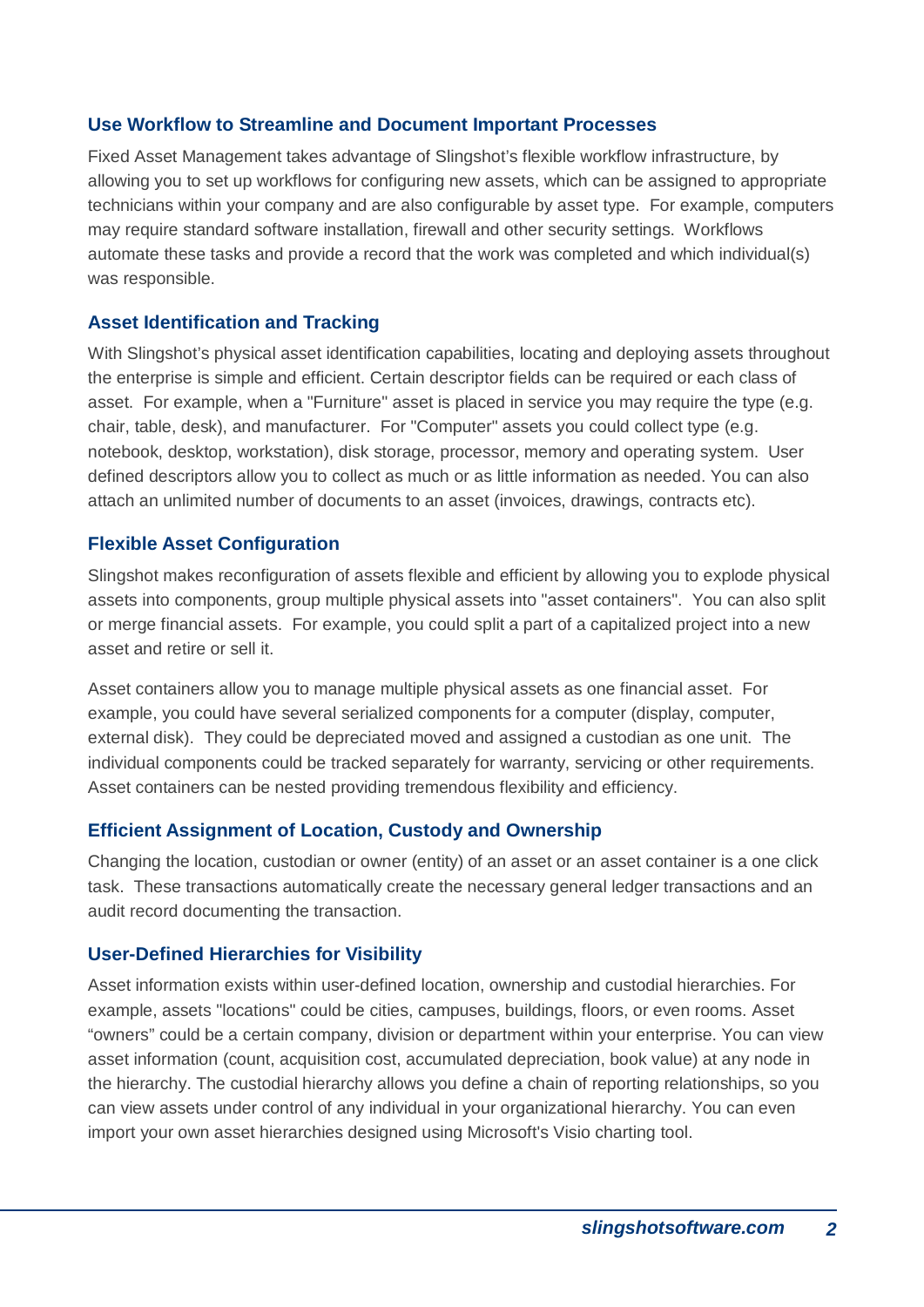## **Asset Tracking, Auditing and Maintenance**

Fixed Assets tracks shrinkage and confirms the accuracy of location and other information by allowing you to perform periodic audits by location or custodian. These counts are completed using a remote batch scanner. Simply scan the location or custodian's id followed by the asset tags. Discrepancies are highlighted. When the audit is posted workflows are created to disposition missing or damaged assets.

Several workflows exist for managing ongoing asset maintenance. Multiple types of service can be scheduled for each asset type, each with their own recurring schedules. Next service workflows are created automatically and are set up to be assigned automatically to the appropriate technicians. All service events are recorded in a service log, with the capability to attach unlimited notes or attachments.

Workflows for removal from services allow you to scrap, retire, and eventually sell your assets. With flexible repair and service purchase orders, you can ship assets consigned to outside parties and you have the ability to capitalize or expense serving costs.

#### **Insurance Coverage and Non-Depreciable Asset Tracking**

Slingshot's Fixed Asset application allows you to associate property coverage (e.g. fire and theft) by policy to an asset, detailing carrier, policy start date, end date, coverage amount and policy limitations. Slingshot's exposure reporting highlights inadequate or excessive coverage by asset.

Slingshot also allows you to track non-depreciable assets (rented or leased) and incorporate them in expense and capital forecasts.

#### **Efficient Fixed Asset Accounting**

In addition to its physical asset tracking and control facilities, Slingshot's Fixed Asset Management application provides comprehensive accounting facilities, offering flexible capitalization of material, services, overhead, freight, tax and other costs. An asset can be associated with an unlimited number of "books" (e.g. tax, financial reporting, insurance), with differing depreciation methods and useful life assumptions by Asset Class. Accounting transactions are created automatically when assets are placed in service, retired, sold or scrapped.

#### **Flexible Depreciation and Valuation**

Fixed Asset Management offers numerous depreciation methods build in including, Straight-Line, Modified Straight-Line, Units of Use, Sum-of-the-Years-Digits and Double Declining Balance. Depreciation schedules can also be user defined providing the utmost flexibility and control.

Slingshot allows you to revalue assets or asset groups to account for inflation, deflation, asset improvement or impairment. Financial transactions account for the change in value automatically. You can also add a cost to an asset at a later date, such as freight, installation costs or sales tax. Accumulated and future depreciation amounts are updated automatically.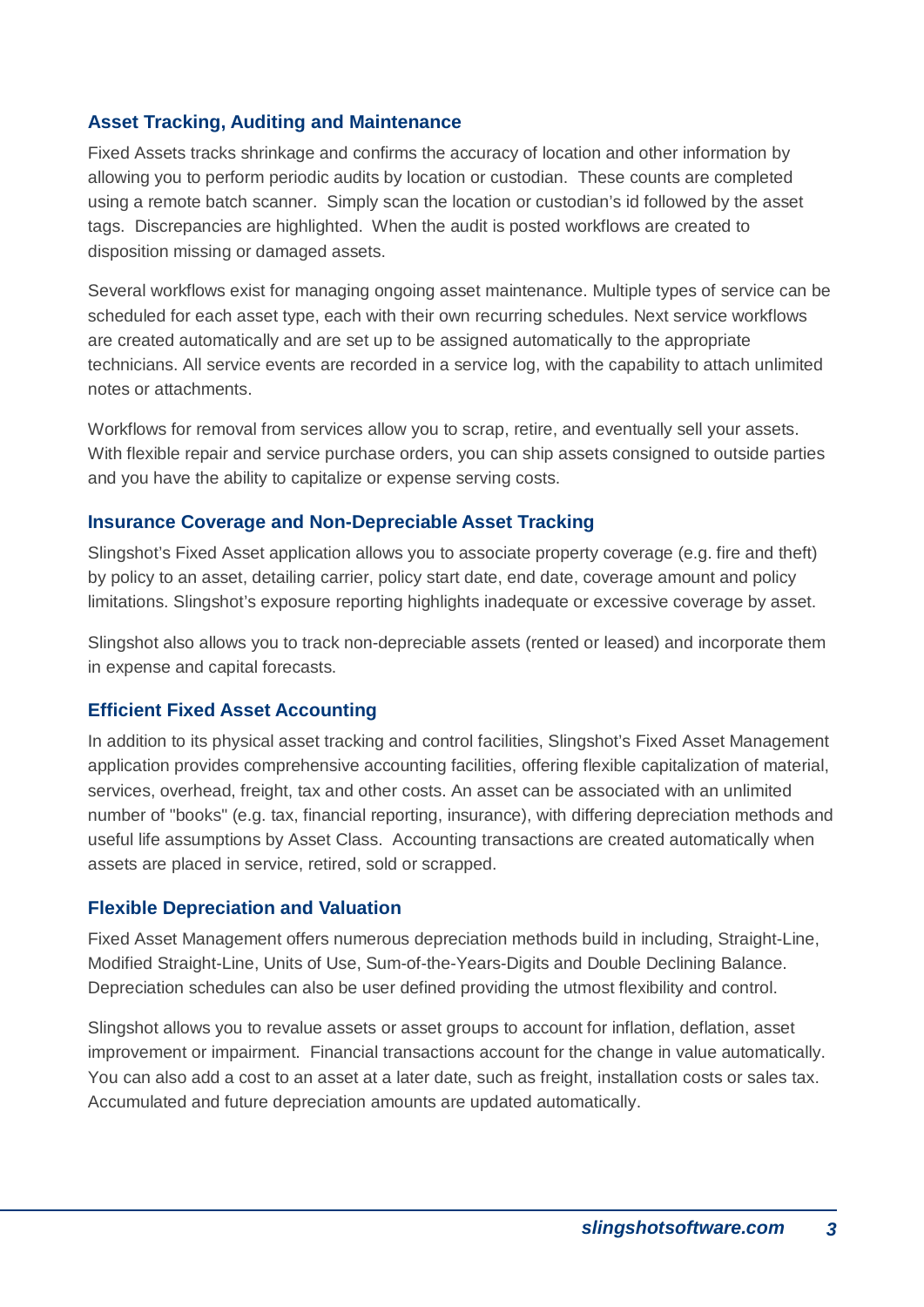# **Capital Budgeting Capabilities**

Slingshot's Capital Budgeting facility accurately predicts future capital needs. The forecast is based on the current asset population, expected remaining lives, future growth or shrinkage in asset counts, replacement cost assumptions (price inflation or deflation) and financing assumptions (future share of buy, rent and lease).

# **Integrated Report Writer**

Fixed Asset Management provides an expansive set of configurable reports. Standard reports include, but are not limited to, physical and financial asset inventory records, activity logs, depreciation registers, capital requirements forecasts, depreciation forecasts, service requirements forecasts, and insurance and warranty expiration records.

All reports and documents are developed using SAP Business Objects Crystal Reports toolset. Formats can be easily modified to meet your specific requirements and new reports are easily developed, configured and included in your application.

The report writer in Fixed Assets is designed for financial managers so that they can create financial reports without being skilled in the Crystal Reports tool. The report writer uses Crystal to render each report to the screen, at which point the financial manager can print, email or export the data to a number of formats including MS Office and PDF. Alternatively, each report can be saved and scheduled to run at a certain time of day, or as a background task where it is generated using the excess processing power of your host server not already being used on higher priority computations.

# **Use "Alerts" To Monitor Key Metrics**

Slingshot's enterprise business suite allows you to define exception conditions (called "Alerts") that will be monitored by the system. For example, you could ask to be informed when workflows are late or, when an asset audit reports missing assets. Any number of Alerts can be defined. Your "User Role" determines the alerts available to you. You receive an Alert by "subscribing" to it on your Slingshot Dashboard page. If the Alert condition is true you will receive a message when you sign in to the system, though you can also request delivery via email.

#### **Support for Multiple Companies and Currencies**

If your enterprise is a multi-company environment, Slingshot's Fixed Asset Management application can track assets owned be separate entities in multiple functional currencies. The system automatically creates appropriate inter-company entries. For example, when an asset purchase by one company is placed in service for another the inter-company payable and receivables journal entries are created automatically.